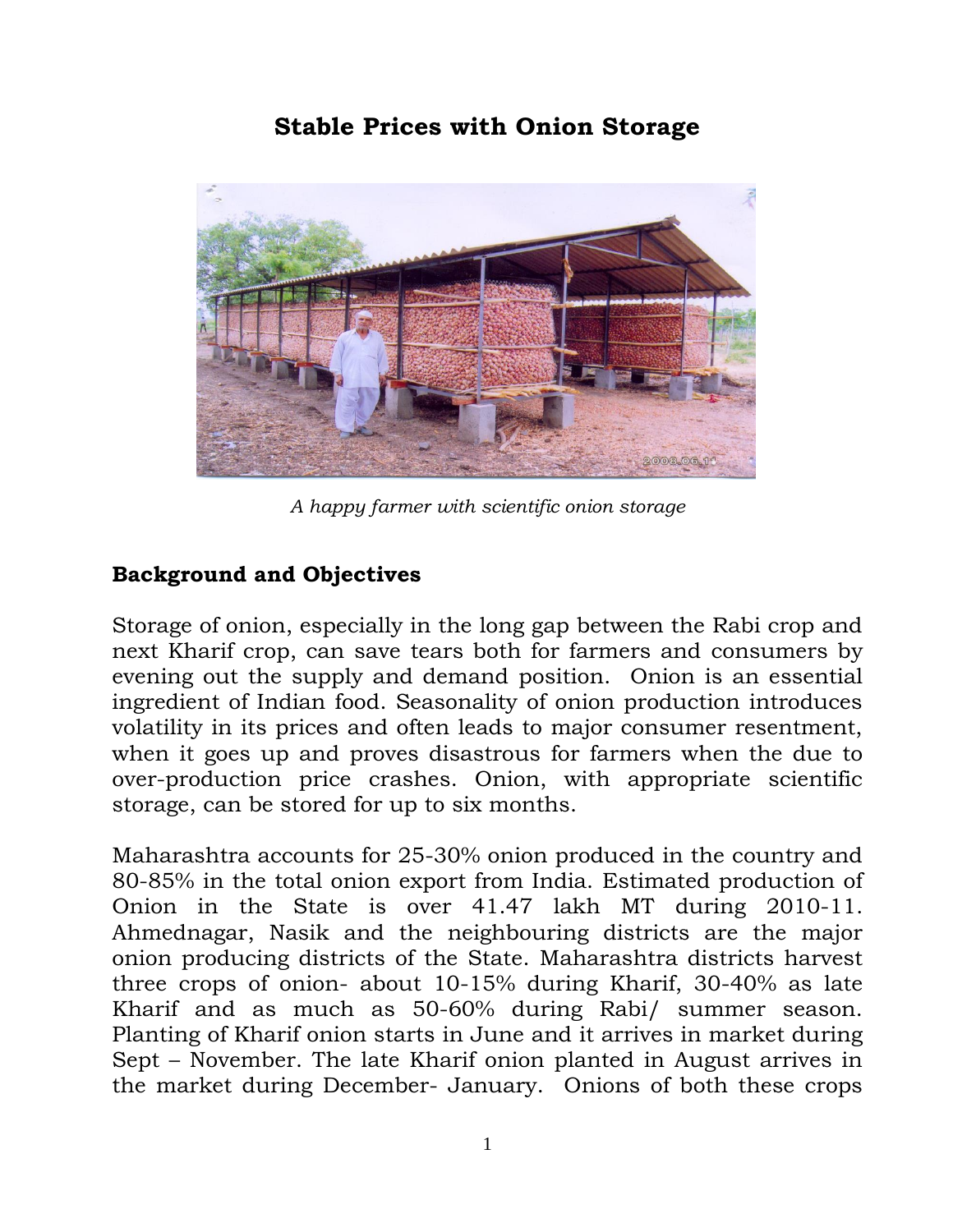are not very suitable for storage. It is the main Rabi crop which arrives in March-June which, besides being the largest crop (about 25 lakh tons), is also most suitable for storage. Since the bulk of Rabi Onion is harvested during April – May, just before the onset of the monsoon, the prices of onion decline during this period while the same shoots up during the rainy season. Non-availability of storage facilities at farm level forces farmers to sell their produce immediately after the harvest to save further deterioration during rains. In return, they get the most depressed prices and the middlemen in the trade get the advantage of volatility of prices of this essential commodity.

The prices of onion were as low as Rs 500-600 per quintal during May, 2011 while they were over Rs 1200 per quintal during July, 2011. The situation was much worse a couple of years back when there were insignificant storage structures at village level. If only the farmers had enough storage facilities to store and release the onion to the market evenly, the prices would have been less volatile and benefits would have accrued to both farmers and consumers.

Conventional storage of onion at the farm level had many pit falls. These temporary structures could not protect the produce from seepage of humidity and lacked aeration leading to high levels of sprouting and rotting of bulbs, thus resulting in high losses, neutralizing the advantages of higher price realization during off season.



It was, therefore, realised that it would be essential to provide proper storage facility for this important food item to reduce the post-harvest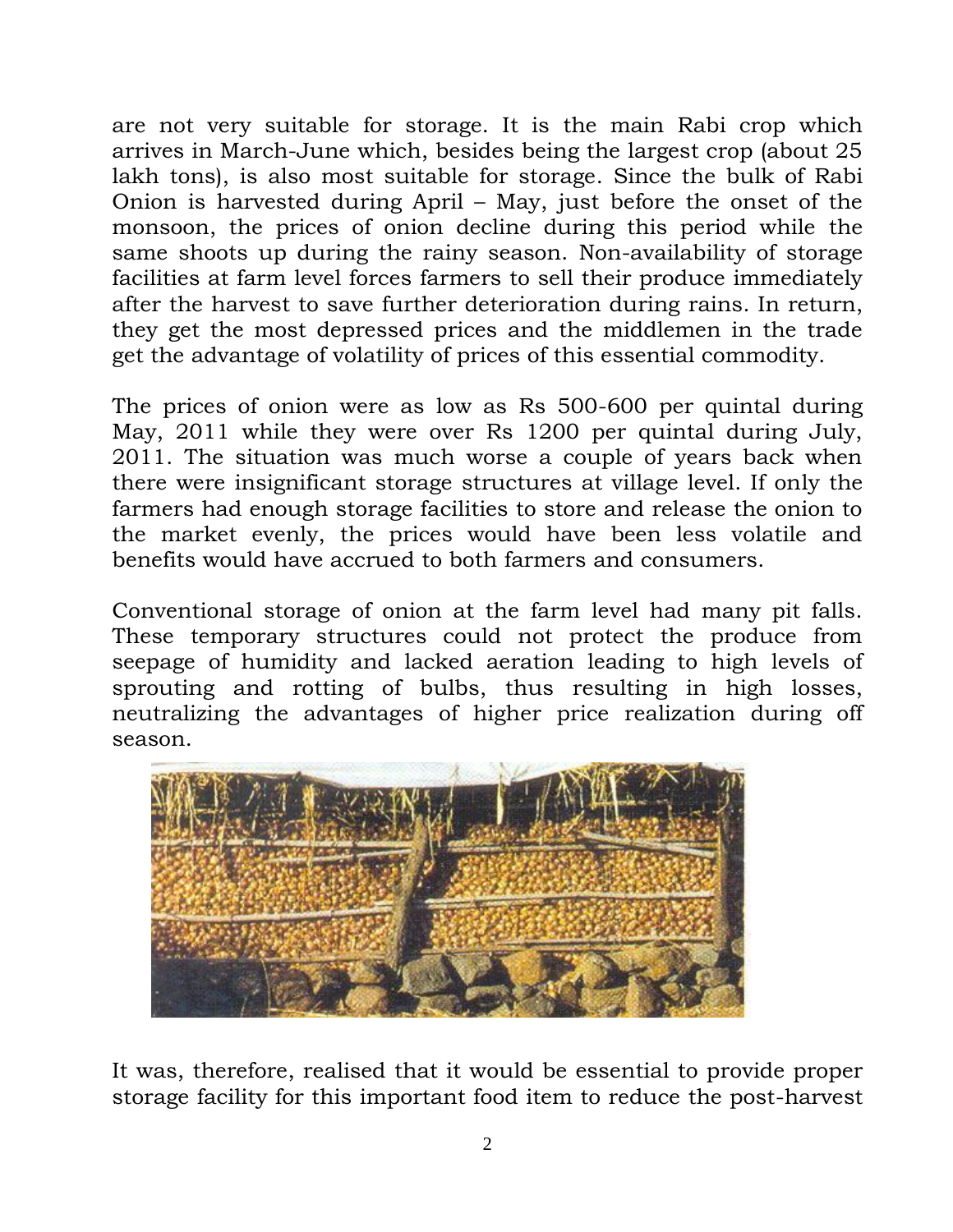losses. Government of Maharashtra took the initiative to encourage farmers to construct their own storage structures by providing subsidy for Scientific Onion Storage.

| <b>Conventional</b>                                   | <b>Scientific</b>                                              |
|-------------------------------------------------------|----------------------------------------------------------------|
|                                                       |                                                                |
| Highly susceptible to rain   Well protected from rain |                                                                |
| water seepage                                         |                                                                |
| No proper aeration                                    | Aeration provided with open space                              |
|                                                       | under the structure and between                                |
|                                                       | storage bins                                                   |
| Storage not properly                                  | With protected compartmentalization                            |
| compartmentalized                                     | partial lifting of Onion possible                              |
| leading to difficulty<br>1n                           |                                                                |
| partial lifting of Onion                              |                                                                |
| Requires<br>annual                                    | Permanent structure with no need of                            |
| replacement of                                        | the replacement                                                |
| structure due<br>to                                   |                                                                |
| <sub>of</sub><br>temporary nature                     |                                                                |
| construction                                          |                                                                |
| No space for sorting,                                 | Provision for space in between the                             |
|                                                       | grading and loading of storage structures for sorting, grading |
| Onion for transport.                                  | and loading.                                                   |

### **Comparison of Conventional and Scientific Storage**

#### **Intervention**

Government of Maharashtra launched a scheme to provide subsidy to the farmers at 25% of the cost of construction for Scientific Onion Storage under RKVY. Maharashtra State Agricultural Marketing Board (MSAMB) was entrusted with the responsibility of implementing the scheme in the state. To cover all categories of farmers, especially small and marginal farmers, storage capacities ranging from 5 MT to 50 MT were planned and promoted under the scheme. The norms for storage structures were laid down by MSAMB.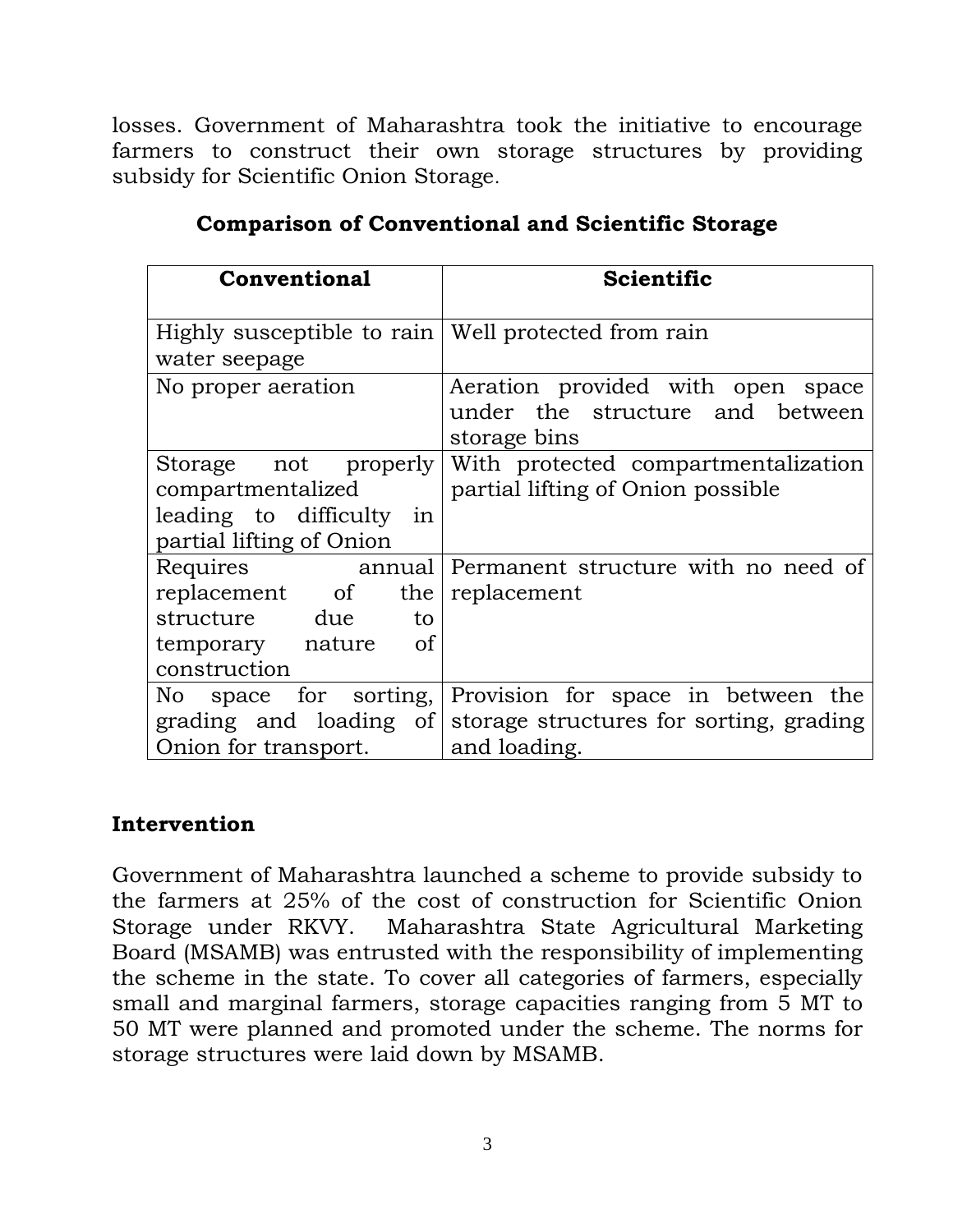Normative cost of a 5 MT onion storage is Rs. 30000 and it goes up to Rs. 300000 for 50 MT storage capacity. As the subsidy support from the Government is limited to 25%, farmers do invest amounts ranging from Rs. 22,500 to Rs. 225000 for constructing one storage facility in their farms/ homes.

The scheme was launched during the year 2008 with a publicity campaign involving local press, leaflets, and radio and T.V. footages and with the active involvement of the APMCs in the State. There was an overwhelming response from the farmers in the State. By the end of year 2011 over 4.25 lakh MT capacity of onion storage has been created involving a subsidy of Rs. 49.57 crores from RKVY funds benefitting 17874 farmers of 11 districts.

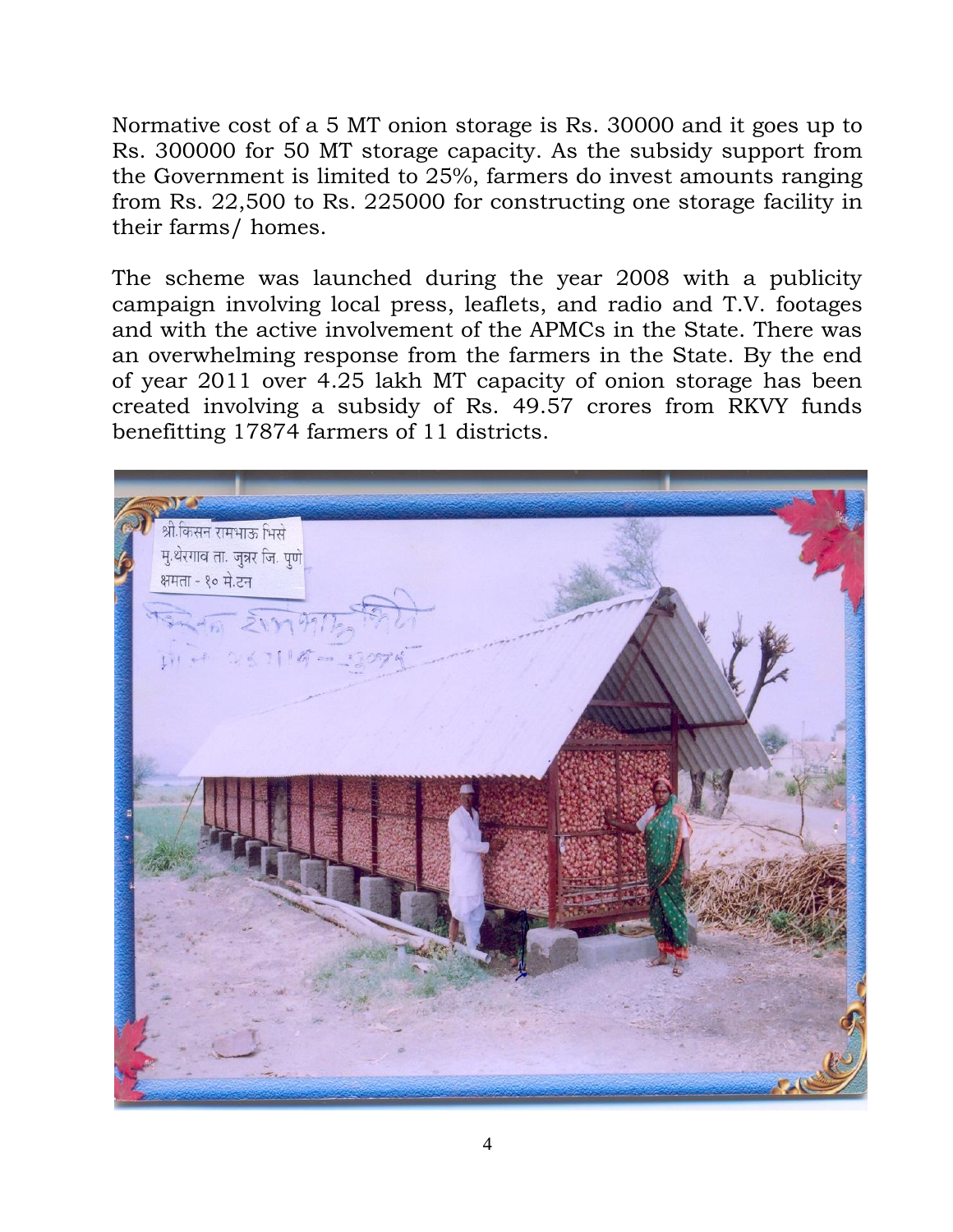Onion storage structures have come up in large numbers with the capacity of 2.30 lakh MT in Nasik and 1.11 Lakh MT in Ahmednagar districts. Such storage facilities have been created in as many as 25 districts of Maharashtra. Storage capacity of 4.45 lakh MT created so far can provide about 25% storage facility for Rabi harvest.

Some of the Agriculture Produce Mandi Samitis (APMCs) have also started constructing onion storage in their premises.



Very tiny and marginal farmers have constructed onion storage godowns by forming Self Help Groups (SHGs) as is illustrated by this case in Beed district.